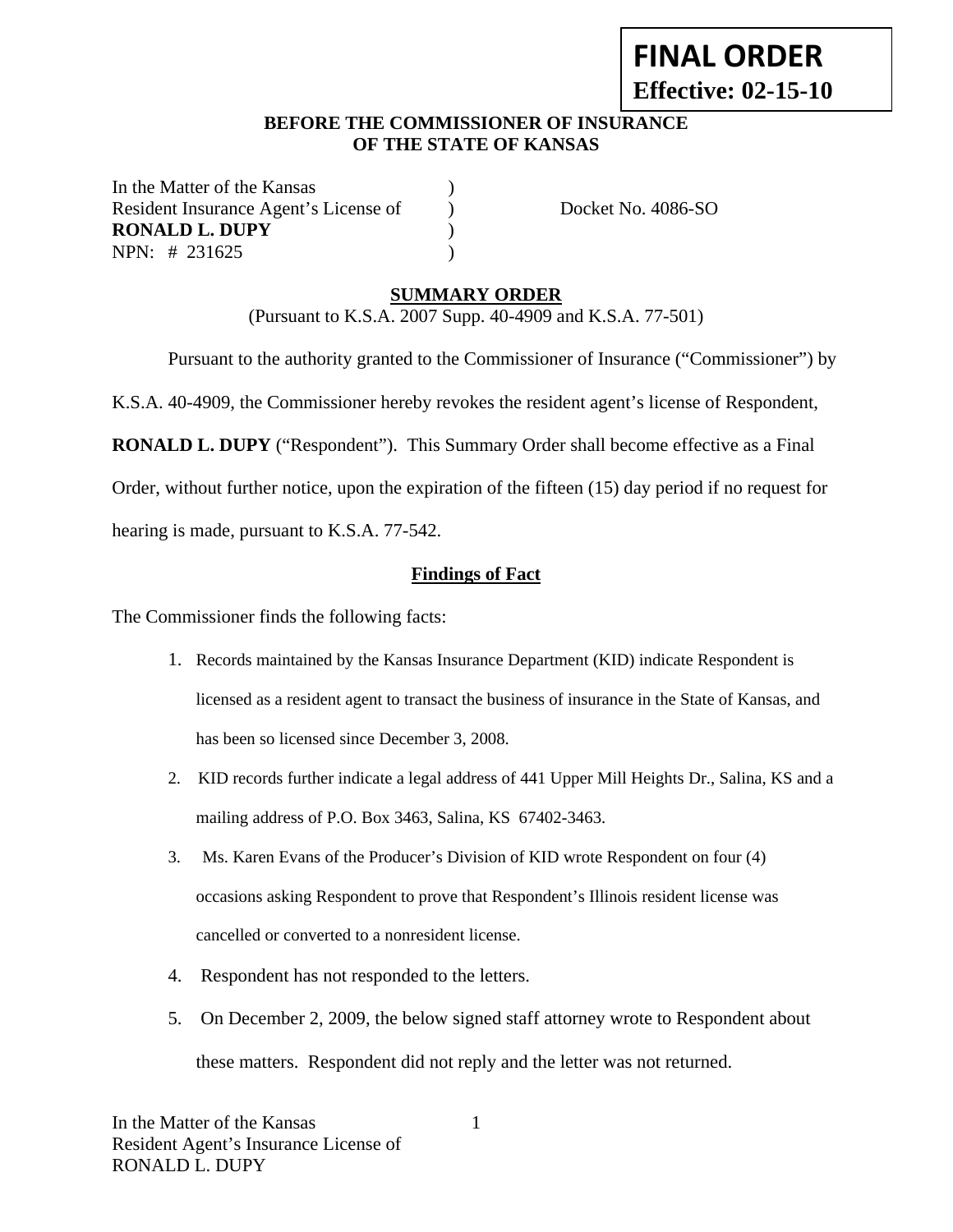#### **Applicable Law**

- 6. K.S.A. 40-2,125(b) requires a person to respond to any proper inquiry of the commissioner.
- 7. K.S.A. 40-4909(a)(8) requires a producer to demonstrate trustworthiness or financial responsibility.
- 8. K.S.A.  $40-4909(a)(2)(c)$  requires a producer to obey the law of another state. Illinois statute 215 ILCS 5/500-40(c) requires one who moves from Illinois to another state to change a resident to a nonresident license in Illinois.

#### **Conclusions of Law**

- 9. The Commissioner has jurisdiction over RONALD L. DUPY as well as the subject matter of this proceeding, and such proceeding is held in the public interest.
- 10. The Commissioner finds that Respondent's Kansas license may be revoked because RONALD L. DUPY has not shown proof that she has made her only resident license to be from Kansas.
- 11. The Commissioner finds that Respondent's Kansas license may be revoked because RONALD L. DUPY does not have a single resident license pursuant to K.S.A. 40-4906 and K.S.A. 2007 Supp. 40-4908.
- 12. The Commissioner finds, pursuant to K.S.A. 40-4909(b), that the insurable interests of the public are not properly served under Respondent's license.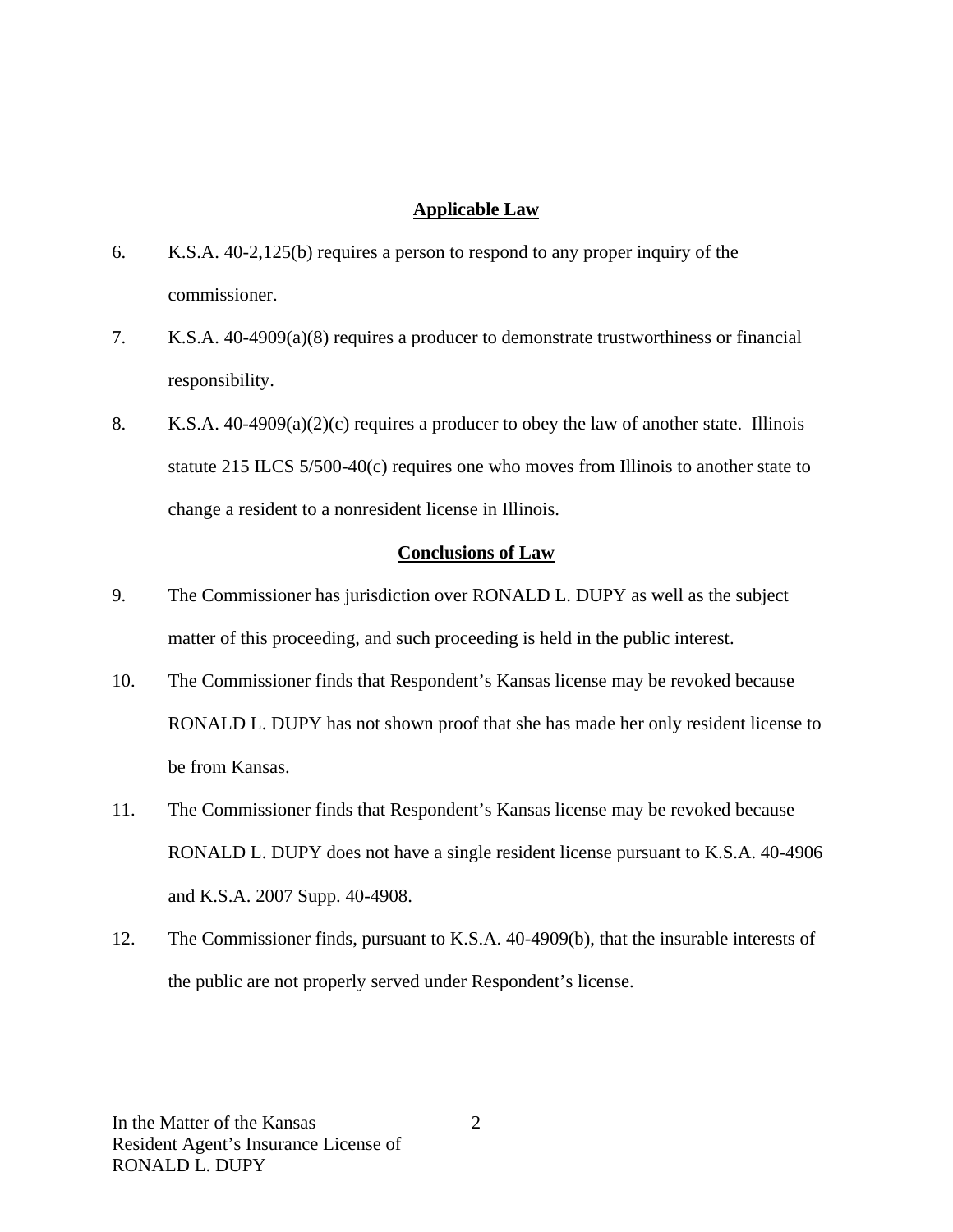13. Accordingly, the Commissioner concludes sufficient grounds exist for the revocation of the insurance agent's license of RONALD L. DUPY pursuant to K.S.A. 40-4909(a) and (b).

#### **IT IS THEREFORE ORDERED BY THE COMMISSIONER OF INSURANCE THAT:**

1. The Kansas Resident Insurance Agent's License of RONALD L. DUPY is hereby **REVOKED** effective the effective date of this Order.

2. **IT IS FURTHER ORDERED** that RONALD L. DUPY shall **CEASE** and

**DESIST** from the sale, solicitation or negotiation of insurance and/or receiving compensation deriving from the sale, solicitation or negotiation of insurance conducted after the effective date of this Order.

# **NOTICE AND OPPORTUNITY FOR HEARING**

RONALD L. DUPY, within fifteen (15) days of service of this Summary Order, may file with the Kansas Insurance Department a written request for hearing on this Summary Order, as provided by K.S.A. 77-542. In the event a hearing is requested, such request should be directed to:

> John W. Campbell, General Counsel Kansas Insurance Department 420 S.W.  $9^{th}$  Street Topeka, Kansas 66612

Any costs incurred as a result of conducting any administrative hearing shall be assessed against the agent/agency who is the subject of the hearing as provided by K.S.A. 40-4909(f). Costs shall include witness fees, mileage allowances, any costs associated with reproduction of documents which become part of the hearing record, and the expense of making a record of the hearing.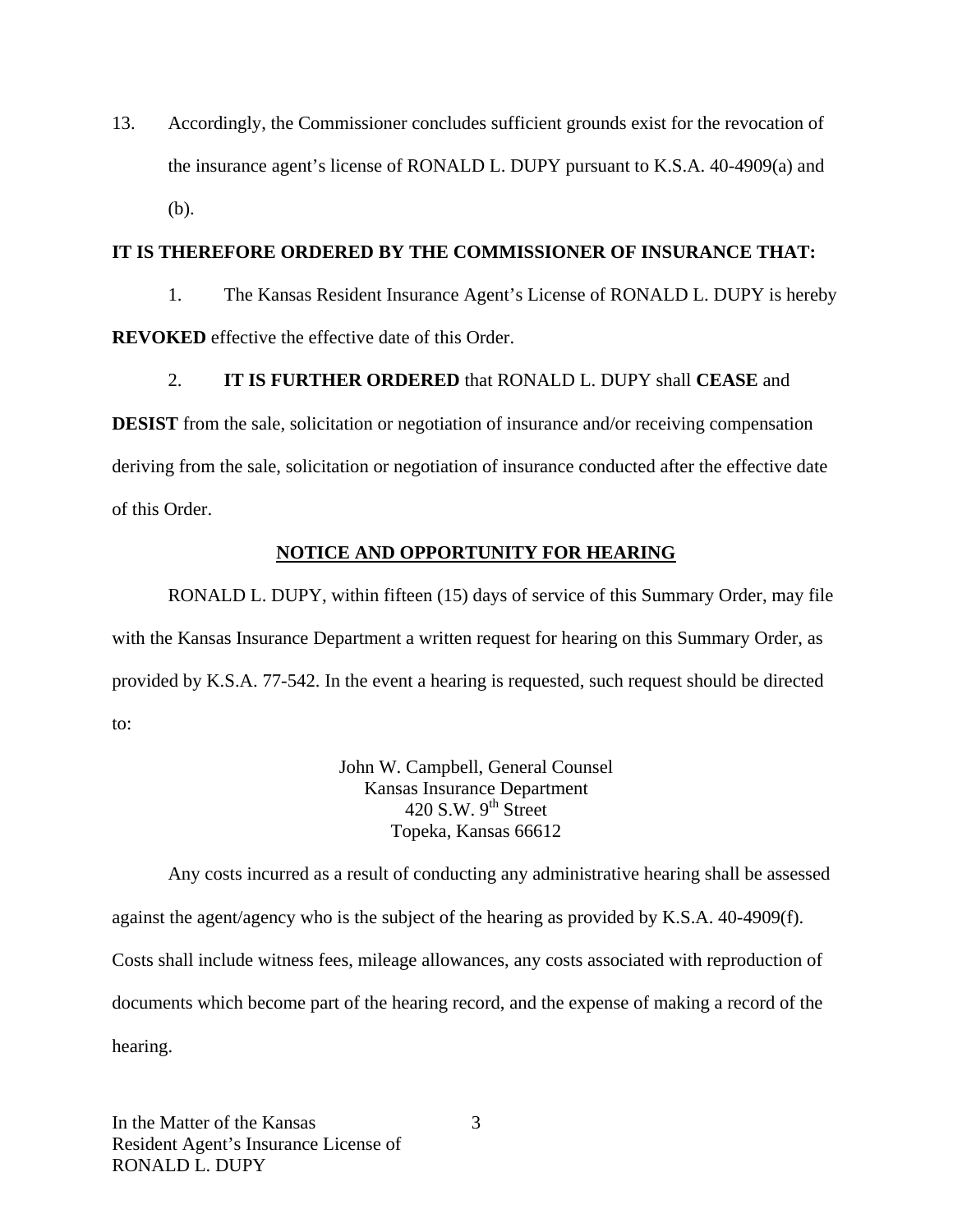If a hearing is not requested, this Summary Order shall become effective as a Final Order,

without further notice, upon the expiration of the fifteen (15) day period for requesting a hearing.

The Final Order will constitute final agency action in the matter.

In the event the Respondent files a petition for judicial review, the agency officer

designated pursuant to K.S.A. 77-613(e) to receive service of a petition for judicial review on

behalf of the Kansas Insurance Department is:

John W. Campbell, General Counsel Kansas Insurance Department 420 S.W.  $9^{th}$  St. Topeka, Kansas 66612

# **IT IS SO ORDERED THIS \_28th\_ DAY OF \_\_January\_\_\_, 2010, IN THE CITY OF TOPEKA, COUNTY OF SHAWNEE, STATE OF KANSAS.**



 \_/s/ Sandy Praeger\_\_\_\_\_\_\_\_\_\_\_\_\_\_\_\_\_\_\_\_ Sandy Praeger COMMISSIONER COMMISSIONER OF Insurance

 $\angle$ s/ John W. Campbell $\Box$  John W. Campbell General Counsel